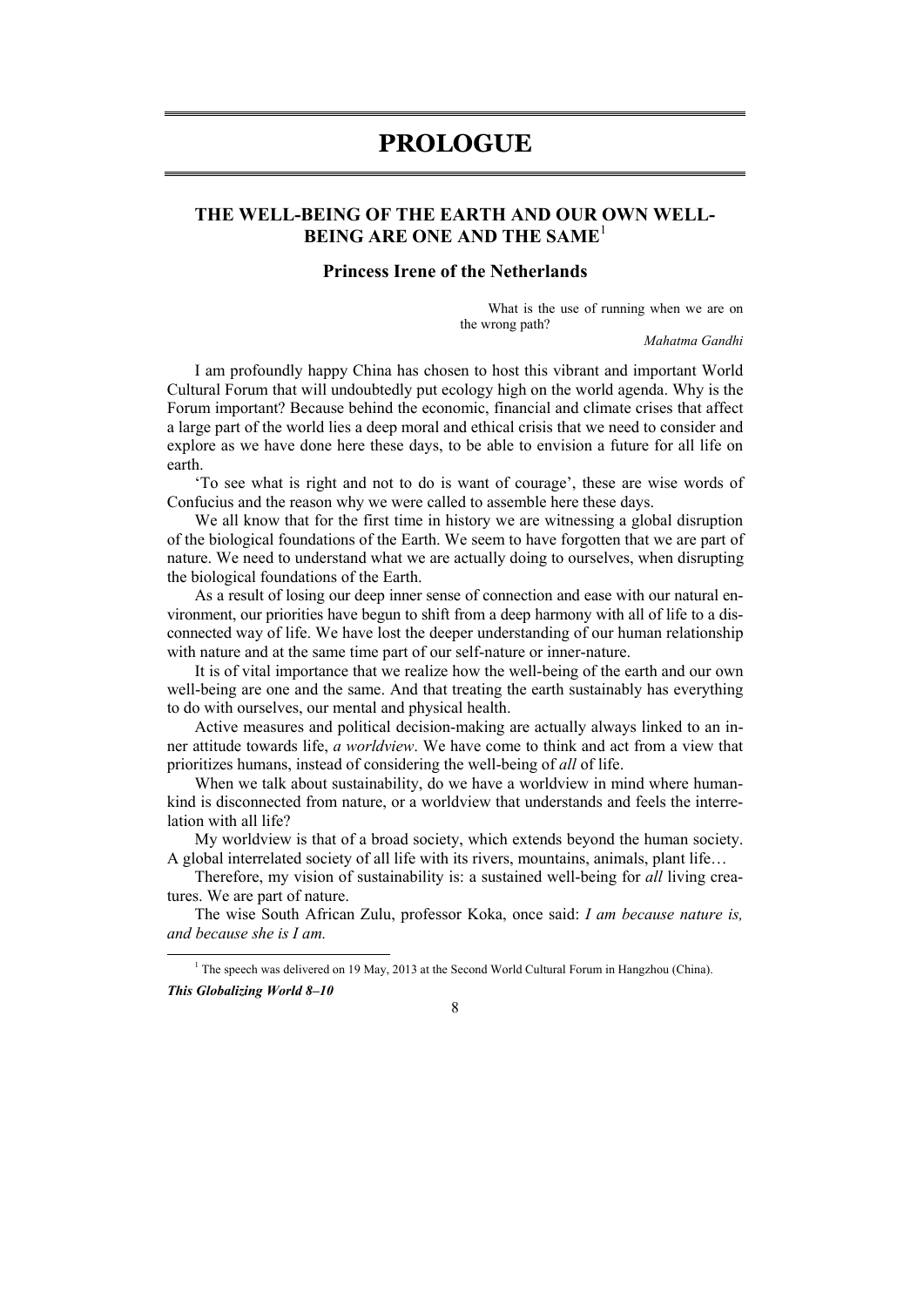Actually that says it all. On a personal note: living consciously in close harmony with nature makes life so much more beautiful and happier and realistic.

The diminished connection to our environment, has contributed to a deep separation, a split between humans and nature and a split within humans themselves.

And thus the concept of *economic growth* has overtaken old human values. Values of interconnectedness and interrelation with each other and with our environment. An interrelation China still seems to have deeply rooted in its society.

What we need, and many young people are fully aware of this, is to remember that when human culture merges with 'the fundamental nature of the universe' (which is also a Taoist view) then we are back on track. We need to understand this, deeply feel this, and then act accordingly. Then we will act and feel as part of the greater whole, with respect for the great Ecosystem Earth. Then we will work in harmony with nature. Then we will think and act from the worldview of 'we', as participants of the greater system Earth.

The root of ecology and economy is the same in Greek – *oicos* – it means a house, a home. How we manage the home. In practical terms, this means to be aware that we can actually combine economy with ecology. Then economy will no longer be narrowly defined as meaning a mere profit, but economy will be understood as being the fundament for the well-being of all life.

Globally we observe a significant shift in consciousness towards an ecological civilization.

We are indeed globally re-evaluating our role in the web of life. We are aware that we, the humankind, have become a force of nature, possibly more destructive than tsunamis or earthquakes together. The future of all life now lies for a very large part in our human hands: we can actually make or break life on Earth, our home.

The Chinese philosopher Mencius (who lived twenty-four centuries ago) mentions how the destruction of the forests originated, as the humankind lost its original selfnature. How the mountains used to be places of healing, to preserve health and to strengthen people's vitality. Protecting the health of natural places was considered as a priority, to protect the health of all.

This is what many old philosophies knew and taught. We need to protect nature and we need to protect areas of wilderness. And, we need to understand how the interdependence and interrelation of all life is what we desperately need to understand again, feel and act upon.

The vastness and intensity of human suffering on earth is overwhelming and should be enough for a wakeup call for each and every one. We need to work towards the necessary basic needs that need to be realized for all; the difference now is that we can consciously do this ecologically, in harmony with nature.

Green economy, circular economy, and social entrepreneurship are hopeful developments in this sense.

However, we need to tackle this all together.

*Global citizenship* is needed to realize these goals.

And at the same time it calls for personal leadership, from a perspective of our authentic self in all our own personal and professional dimensions. The individual input is often undervalued and seen as without power to make a difference. Yet, on the contrary, let us not underestimate how our personal choices make a difference as they have an effect on our personal life, on our neighbours, and on our community. Like concen-